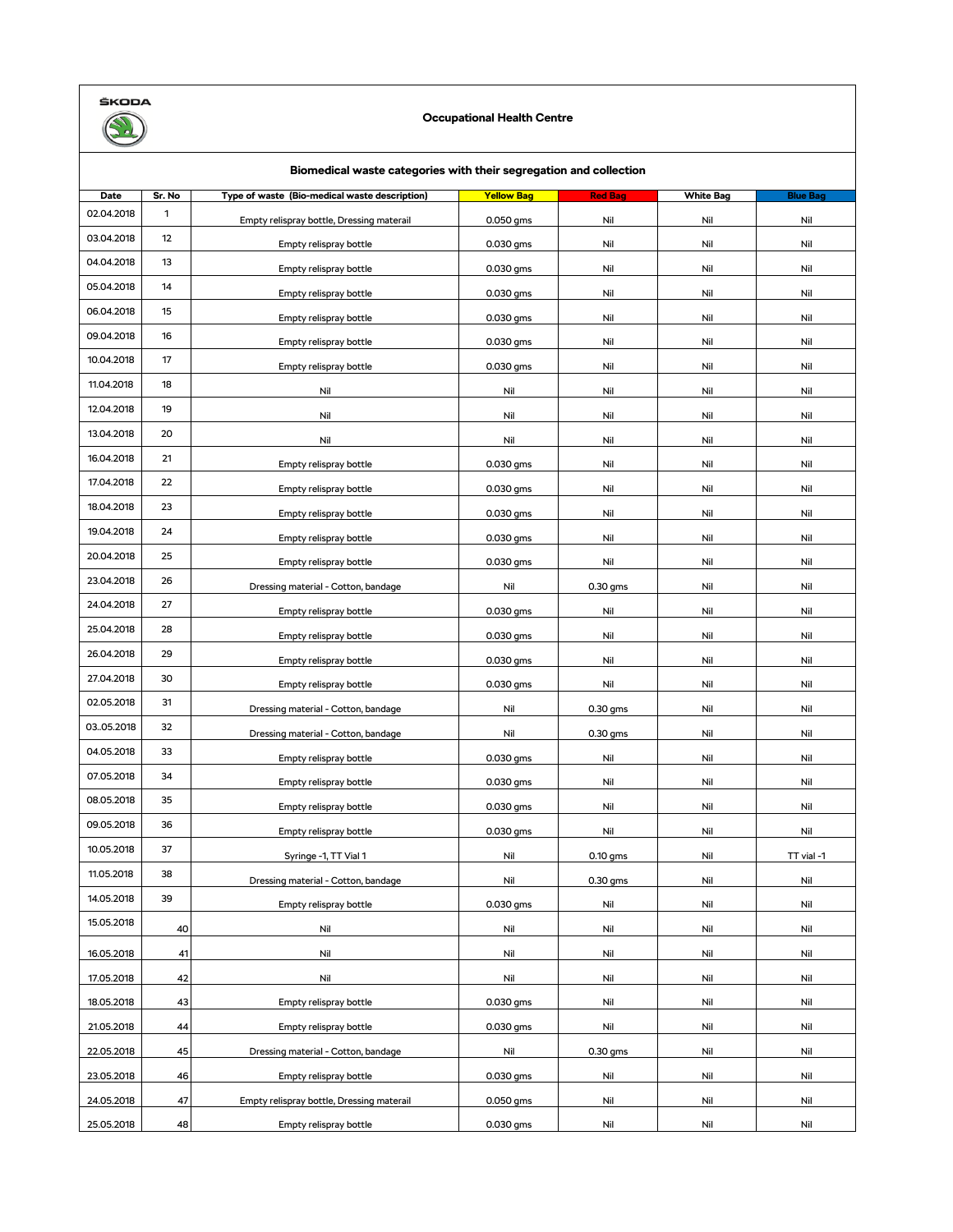| 28.05.2018 | 49 | Nil                                 | Nil       | Nil      | Nil | Nil |
|------------|----|-------------------------------------|-----------|----------|-----|-----|
| 29.05.2018 | 50 | Nil                                 | Nil       | Nil      | Nil | Nil |
| 30.05.2018 | 51 | Nil                                 | Nil       | Nil      | Nil | Nil |
| 31.05.2018 | 52 | Nil                                 | Nil       | Nil      | Nil | Nil |
| 1.06.2018  | 53 | Empty relispray bottle              | 0.030 gms | Nil      | Nil | Nil |
| 11.06.2018 | 54 | Empty relispray bottle              | 0.030 gms | Nil      | Nil | Nil |
| 12.06.2018 | 55 | Empty relispray bottle              | 0.030 gms | Nil      | Nil | Nil |
| 13.06.2018 | 56 | Nil                                 | Nil       | Nil      | Nil | Nil |
| 14.06.2018 | 57 | Empty relispray bottle              | 0.030 gms | Nil      | Nil | Nil |
| 15.06.2018 | 58 | Empty relispray bottle              | 0.030 gms | Nil      | Nil | Nil |
| 18.06.2018 | 59 | Empty relispray bottle              | 0.030 gms | Nil      | Nil | Nil |
| 19.06.2018 | 60 | Empty relispray bottle              | 0.030 gms | Nil      | Nil | Nil |
| 20.06.2018 | 61 | Nil                                 | Nil       | Nil      | Nil | Nil |
| 21.06.2018 | 62 | Empty relispray bottle              | 0.030 gms | Nil      | Nil | Nil |
| 22.06.2018 | 63 | Nil                                 | Nil       | Nil      | Nil | Nil |
| 25.06.2018 | 64 | Nil                                 | Nil       | Nil      | Nil | Nil |
| 26.06.2018 | 65 | Empty relispray bottle              | 0.030 gms | Nil      | Nil | Nil |
| 27.06.2018 | 66 | Nil                                 | Nil       | Nil      | Nil | Nil |
| 28.06.2018 | 67 | Empty relispray bottle              | 0.030 gms | Nil      | Nil | Nil |
| 29.06.2018 | 78 | Nil                                 | Nil       | Nil      | Nil | Nil |
| 2.7.2018   | 69 | Empty relispray bottle              | 0.030 gms | Nil      | Nil | Nil |
| 3.7.2018   | 70 | Nil                                 | Nil       | Nil      | Nil | Nil |
| 4.07.2018  | 71 | Empty relispray bottle              | 0.030 gms | Nil      | Nil | Nil |
| 5.07.2018  | 72 | Empty relispray bottle              | 0.030 gms | Nil      | Nil | Nil |
| 6.7.2018   | 73 | Dressing material - Cotton, bandage | Nil       | 0.30 gms | Nil | Nil |
| 9.7.2018   | 74 | Empty relispray bottle              | 0.030 gms | Nil      | Nil | Nil |
| 10.07.2018 | 75 | Empty relispray bottle              | 0.030 gms | Nil      | Nil | Nil |
| 11.07.2018 | 76 | Nil                                 | Nil       | Nil      | Nil | Nil |
| 12.07.2018 | 77 | Empty relispray bottle              | 0.030 gms | Nil      | Nil | Nil |
| 13.07.2018 | 78 | Empty relispray bottle              | 0.030 gms | Nil      | Nil | Nil |
| 16.07.2018 | 79 | Empty relispray bottle              | 0.030 gms | Nil      | Nil | Nil |
| 17.07.2018 | 80 | Empty relispray bottle              | 0.030 gms | Nil      | Nil | Nil |
| 18.07.2018 | 81 | Dressing material - Cotton, bandage | Nil       | 0.30 gms | Nil | Nil |
| 19.07.2018 | 82 | Empty relispray bottle              | 0.030 gms | Nil      | Nil | Nil |
| 20.07.2018 | 83 | Empty relispray bottle              | 0.030 gms | Nil      | Nil | Nil |
| 23.07.2018 | 84 | Nil                                 | Nil       | Nil      | Nil | Nil |
| 24.07.2018 | 85 | Empty relispray bottle              | 0.030 gms | Nil      | Nil | Nil |
| 25.07.2018 | 86 | Empty relispray bottle              | 0.030 gms | Nil      | Nil | Nil |
| 26.07.2018 | 87 | Empty relispray bottle              | 0.030 gms | Nil      | Nil | Nil |
| 27.07.2018 | 88 | Dressing material - Cotton, bandage | Nil       | 0.30 gms | Nil | Nil |
| 30.07.2018 | 89 | Empty relispray bottle              | 0.030 gms | Nil      | Nil | Nil |
| 31.07.2018 | 90 | Empty relispray bottle              | 0.030 gms | Nil      | Nil | Nil |
| 01.08.2018 | 91 | Empty relispray bottle              | 0.030 gms | Nil      | Nil | Nil |
|            |    |                                     |           |          |     |     |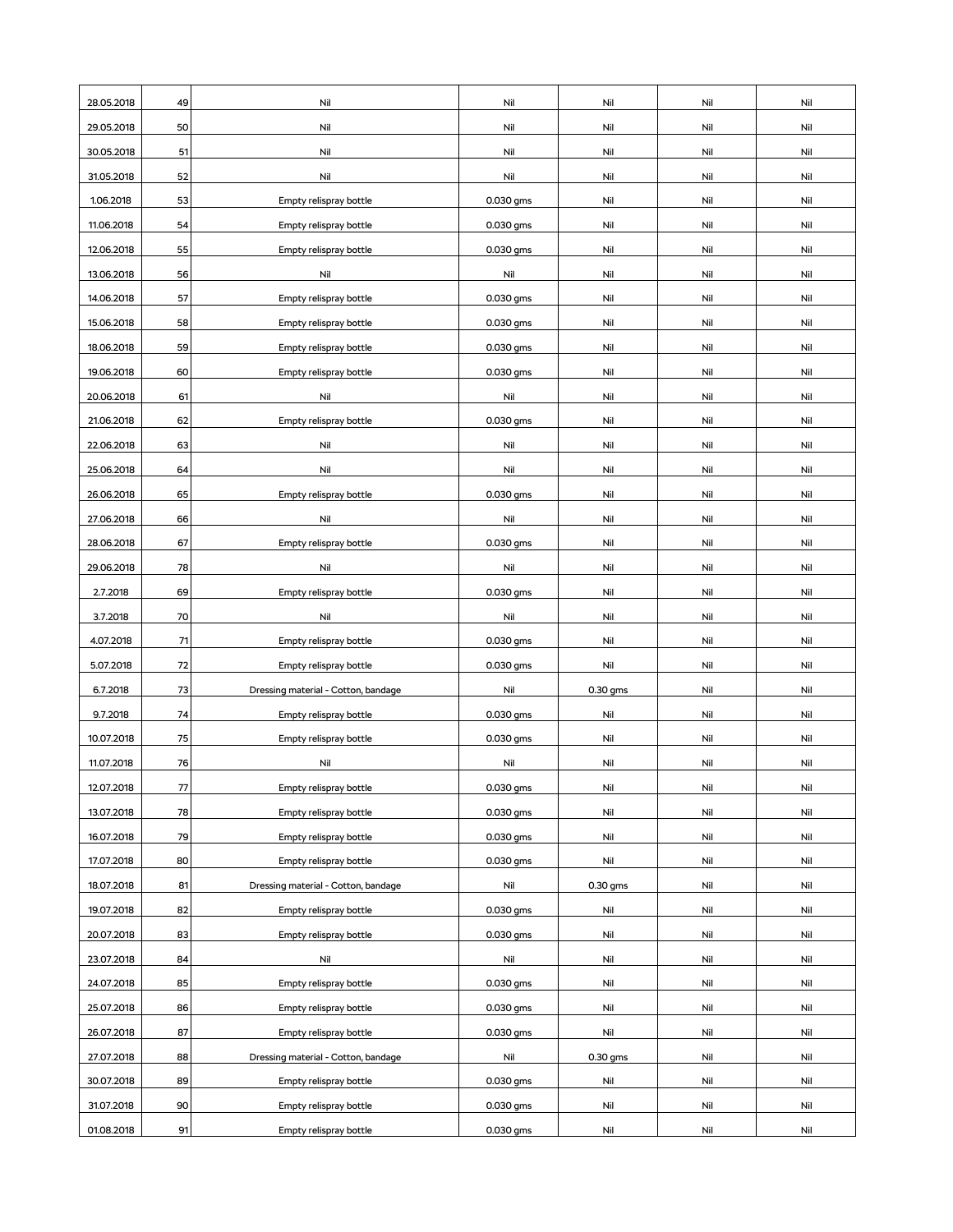| 02.08.2018 | 92  | Empty relispray bottle              | 0.030 gms | Nil        | Nil | Nil |
|------------|-----|-------------------------------------|-----------|------------|-----|-----|
| 03.08.2018 | 92  | nil                                 | Nil       | Nil        | Nil | Nil |
| 04.08.2018 | 94  | Dressing material - Cotton, bandage | Nil       | $0.30$ gms | Nil | Nil |
| 07.08.2018 | 95  | Empty relispray bottle              | 0.030 gms | Nil        | Nil | Nil |
| 08.08.2018 | 96  | Nil                                 | Nil       | Nil        | Nil | Nil |
| 09.08.2018 | 97  | Nil                                 | Nil       | Nil        | Nil | Nil |
| 10.08.2018 | 98  | Nil                                 | Nil       | Nil        | Nil | Nil |
| 11.08.2018 | 99  | Empty relispray bottle              | 0.030 gms | Nil        | Nil | Nil |
| 12.08.2018 | 100 | Empty relispray bottle              | 0.030 gms | Nil        | Nil | Nil |
| 16.08.2018 | 101 | Nil                                 | Nil       | Nil        | Nil | Nil |
| 17.08.2018 | 102 | Empty relispray bottle              | 0.030 gms | Nil        | Nil | Nil |
| 18.08.2018 | 103 | Empty relispray bottle              | 0.030 gms | Nil        | Nil | Nil |
| 21.08.2018 | 104 | Empty relispray bottle              | 0.030 gms | Nil        | Nil | Nil |
| 22.08.2018 | 105 | Empty relispray bottle              | 0.030 gms | Nil        | Nil | Nil |
| 23.08.2018 | 106 | Dressing material - Cotton, bandage | Nil       | 0.30 gms   | Nil | Nil |
| 24.08.2018 | 107 | Empty relispray bottle              | 0.030 gms | Nil        | Nil | Nil |
| 25.08.2018 | 108 | Empty relispray bottle              | 0.030 gms | Nil        | Nil | Nil |
| 28.08.2018 | 109 | Empty relispray bottle              | 0.030 gms | Nil        | Nil | Nil |
| 29.08.2018 | 110 | Empty relispray bottle              | 0.030 gms | Nil        | Nil | Nil |
| 30.08.2018 | 111 | Empty relispray bottle              | 0.030 gms | Nil        | Nil | Nil |
| 03.09.2018 | 112 | Empty relispray bottle              | 0.030 gms | Nil        | Nil | Nil |
| 04.09.2018 | 113 | Empty relispray bottle              | 0.030 gms | Nil        | Nil | Nil |
| 05.09.2018 | 114 | Empty relispray bottle              | 0.030 gms | Nil        | Nil | Nil |
| 06.09.2018 | 115 | Empty relispray bottle              | 0.030 gms | Nil        | Nil | Nil |
| 07.09.2018 | 116 | Empty relispray bottle              | 0.030 gms | Nil        | Nil | Nil |
| 10.09.2018 | 117 | Dressing material - Cotton, bandage | Nil       | $0.30$ gms | Nil | Nil |
| 11.09.2018 | 118 | Nil                                 | Nil       | Nil        | Nil | Nil |
| 12.09.2018 | 119 | Nil                                 | Nil       | Nil        | Nil | Nil |
| 17.09.2018 | 120 | Nil                                 | Nil       | Nil        | Nil | Nil |
| 18.09.2018 | 121 | Empty relispray bottle              | 0.030 gms | Nil        | Nil | Nil |
| 19.09.2018 | 122 | Empty relispray bottle              | 0.030 gms | Nil        | Nil | Nil |
| 20.09.2018 | 123 | Nil                                 | Nil       | Nil        | Nil | Nil |
| 21.09.2018 | 124 | Empty relispray bottle              | 0.030 gms | Nil        | Nil | Nil |
| 24.09.2018 | 125 | Empty relispray bottle              | 0.030 gms | Nil        | Nil | Nil |
| 25.09.2018 | 126 | Dressing material - Cotton, bandage | Nil       | 0.30 gms   | Nil | Nil |
| 26.09.2018 | 127 | Nil                                 | Nil       | Nil        | Nil | Nil |
| 27.09.2018 | 128 | Nil                                 | Nil       | Nil        | Nil | Nil |
| 28.09.2018 | 129 | Nil                                 | Nil       | Nil        | Nil | Nil |
| 01.10.2018 | 130 | Empty relispray bottle              | 0.030 gms | Nil        | Nil | Nil |
| 02.10.2018 | 131 | Empty relispray bottle              | 0.030 gms | Nil        | Nil | Nil |
| 03.10.2018 | 132 | Nil                                 | Nil       | Nil        | Nil | Nil |
| 04.10.2018 | 133 | Nil                                 | Nil       | Nil        | Nil | Nil |
| 05.10.2018 | 134 | Empty relispray bottle              | 0.030 gms | Nil        | Nil | Nil |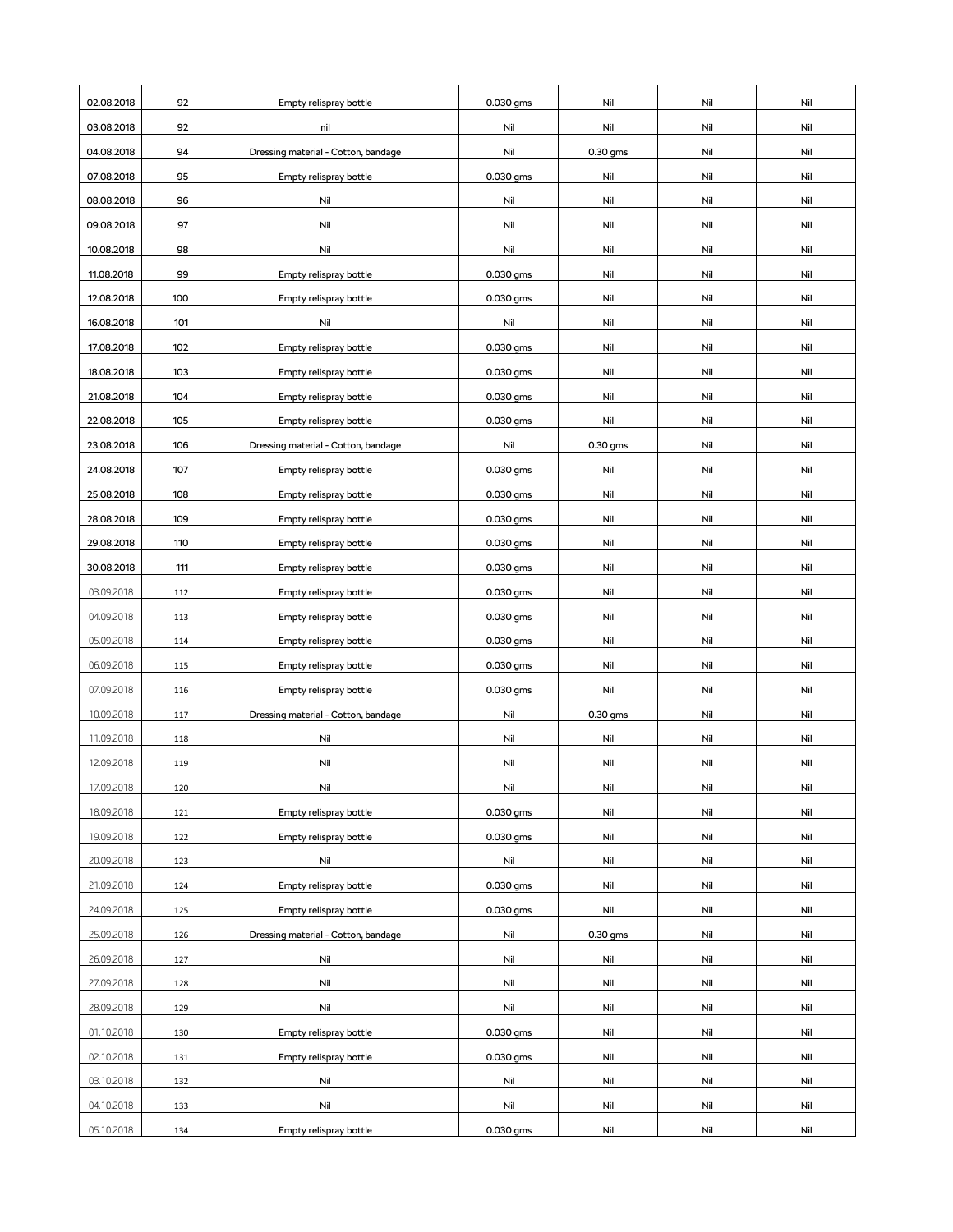| 08.10.2018 | 135 | Empty relispray bottle              | 0.030 gms | Nil      | Nil | Nil |
|------------|-----|-------------------------------------|-----------|----------|-----|-----|
| 09.10.2018 | 136 | Nil                                 | Nil       | Nil      | Nil | Nil |
| 10.10.2018 | 137 | Nil                                 | Nil       | Nil      | Nil | Nil |
| 11.10.2018 | 138 | Nil                                 | Nil       | Nil      | Nil | Nil |
| 12.10.2018 | 139 | Empty relispray bottle              | 0.030 gms | Nil      | Nil | Nil |
| 15.10.2018 | 140 | Empty relispray bottle              | 0.030 gms | Nil      | Nil | Nil |
| 16.10.2018 | 141 | Empty relispray bottle              | 0.030 gms | Nil      | Nil | Nil |
| 17.10.2018 | 142 | Empty relispray bottle              | 0.030 gms | Nil      | Nil | Nil |
| 22.10.2018 | 143 | Nil                                 | Nil       | Nil      | Nil | Nil |
| 23.10.18   | 143 | Nil                                 | Nil       | Nil      | Nil | Nil |
| 24.10.18   | 144 | Nil                                 | Nil       | Nil      | Nil | Nil |
| 25.10.18   | 145 | Nil                                 | Nil       | Nil      | Nil | Nil |
| 26.10.18   | 146 | Empty relispray bottle              | 0.030 gms | Nil      | Nil | Nil |
| 27.10.18   | 147 | Empty relispray bottle              | 0.030 gms | Nil      | Nil | Nil |
| 1.11.18    | 148 | Nil                                 | Nil       | Nil      | Nil | Nil |
| 2.11.18    | 149 | Empty relispray bottle              | 0.030 gms | Nil      | Nil | Nil |
| 3.11.18    | 150 | Empty relispray bottle              | 0.030 gms | Nil      | Nil | Nil |
| 13.11.18   | 151 | Empty relispray bottle              | 0.030 gms | Nil      | Nil | Nil |
| 14.11.18   | 152 | Empty relispray bottle              | 0.030 gms | Nil      | Nil | Nil |
| 15.11.18   | 153 | Dressing material - Cotton, bandage | Nil       | 0.30 gms | Nil | Nil |
| 16.11.18   | 154 | Empty relispray bottle              | 0.030 gms | Nil      | Nil | Nil |
| 19.11.18   | 155 | Empty relispray bottle              | 0.030 gms | Nil      | Nil | Nil |
| 20.11.18   | 156 | Empty relispray bottle              | 0.030 gms | Nil      | Nil | Nil |
| 21.11.18   | 157 | Empty relispray bottle              | 0.030 gms | Nil      | Nil | Nil |
| 22.11.18   | 158 | Empty relispray bottle              | 0.030 gms | Nil      | Nil | Nil |
| 23.11.18   | 159 | Empty relispray bottle              | 0.030 gms | Nil      | Nil | Nil |
| 26.11.18   | 160 | Empty relispray bottle              | 0.030 gms | Nil      | Nil | Nil |
| 27.11.18   | 161 | Empty relispray bottle              | 0.030 gms | Nil      | Nil | Nil |
| 28.11.18   | 162 | Empty relispray bottle              | 0.030 gms | Nil      | Nil | Nil |
| 29.11.18   | 163 | Empty relispray bottle              | 0.030 gms | Nil      | Nil | Nil |
| 30,11,18   | 164 | Empty relispray bottle              | 0.030 gms | Nil      | Nil | Nil |
| 3.12.18    | 165 | Empty relispray bottle              | 0.030 gms | Nil      | Nil | Nil |
| 4.12.18    | 166 | Empty relispray bottle              | 0.030 gms | Nil      | Nil | Nil |
| 5.12.18    | 167 | Empty relispray bottle              | 0.030 gms | Nil      | Nil | Nil |
| 6.12.18    | 168 | Empty relispray bottle              | 0.030 gms | Nil      | Nil | Nil |
| 7.12.18    | 169 | Empty relispray bottle              | 0.030 gms | Nil      | Nil | Nil |
| 10.12.18   | 170 | Empty relispray bottle              | 0.030 gms | Nil      | Nil | Nil |
| 11.12.18   | 171 | Empty relispray bottle              | 0.030 gms | Nil      | Nil | Nil |
| 12.12.18   | 172 | Empty relispray bottle              | 0.030 gms | Nil      | Nil | Nil |
| 13.12.18   | 173 | Empty relispray bottle              | 0.030 gms | Nil      | Nil | Nil |
| 14.12.18   | 174 | Empty relispray bottle              | 0.030 gms | Nil      | Nil | Nil |
| 17.12.18   | 175 | Empty relispray bottle              | 0.030 gms | Nil      | Nil | Nil |
| 18.12.18   | 176 | Empty relispray bottle              | 0.030 gms | Nil      | Nil | Nil |